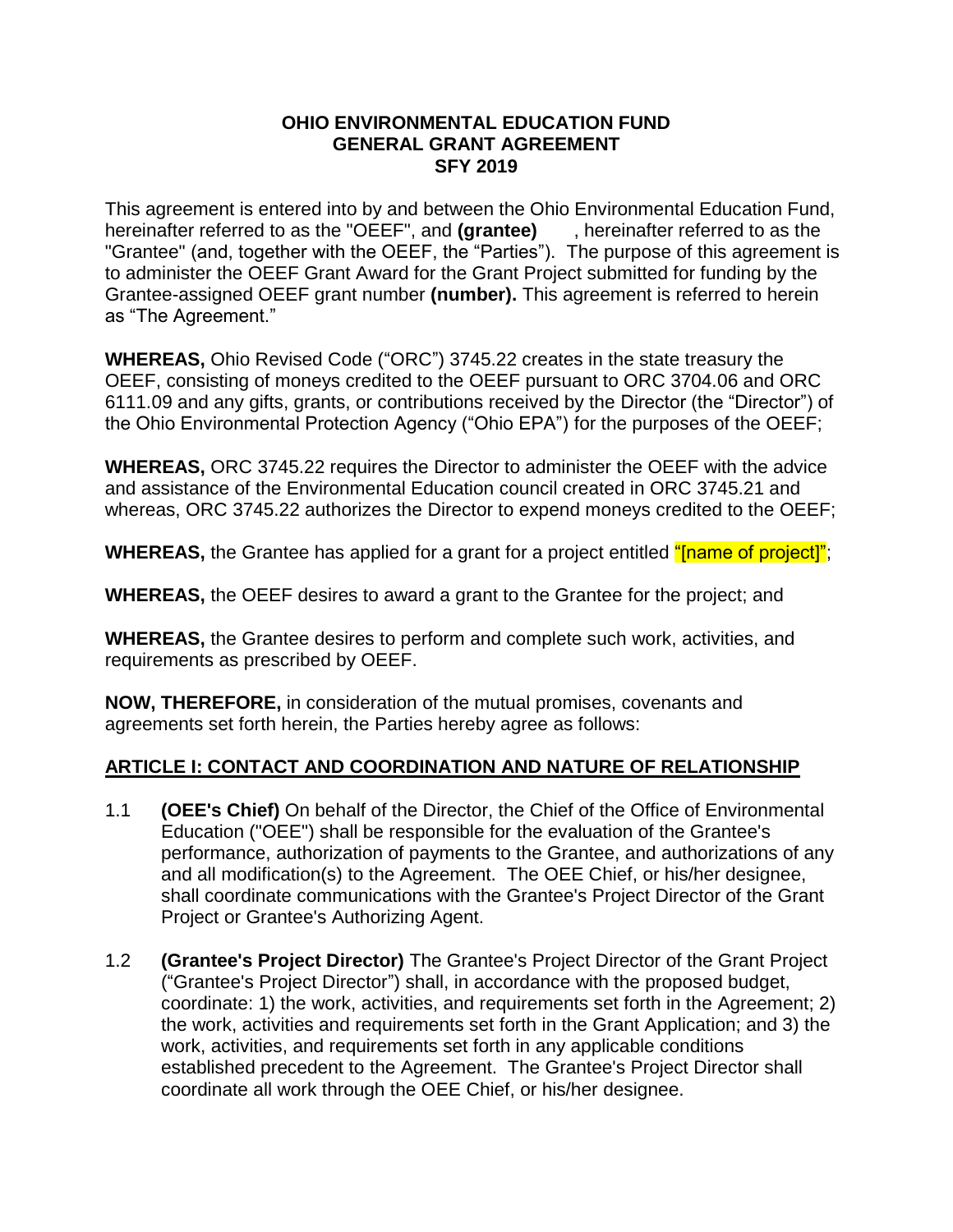- 1.3 **(Grantee's Authorizing Agent)** The Grantee's "Authorizing Agent" shall be the person who executes the Agreement on behalf of the Grantee. If the Grantee's Authorizing Agent wishes to communicate with the OEE, such communication must be with the OEE Chief or his/her designee.
- 1.4 **(OEEF's Authorizing Agent)** The OEEF's "Authorizing Agent" shall be the Director, or his/her delegated signatory, who will execute the Agreement on behalf of the OEEF.
- 1.5 **(Signatory Authority)** If the Grantee wishes to delegate signatory authority to a representative, the Grantee shall send written confirmation, signed by the Grantee's Authorizing Agent, to the OEE Chief describing the delegation.
- 1.6 **(Reliance on Grantee's Representation)** The Grantee acknowledges that the OEEF enters into the Agreement in reliance upon Grantee's representations that it has the necessary expertise and experience to perform its obligations hereunder. Grantee warrants that it possesses the necessary expertise and experience to perform its obligations. Further, Grantee warrants and represents that all persons involved in Grantee's performance of work under the Agreement are, or will be, prior to any performance prescribed or required by the Agreement, properly qualified, trained and competent, and possess the required licenses, permits, certifications, and registrations necessary to lawfully provide the services.
- 1.7 **(Grantee Responsible)** OEEF retains the right to ensure, by any means necessary, that Grantee's work is in conformity with the terms and conditions of the Agreement. Aside from that right, Grantee shall be solely responsible for the performance of the requirements under the Agreement. OEEF shall not hire, supervise, nor pay any assistants, workers or any other employees or subcontractors of Grantee. OEEF shall not be required to provide any training to Grantee to enable it to perform services required hereunder. Nothing herein shall be construed to imply that OEEF shall have or may exercise any right of control over Grantee with regard to the manner or method of Grantee's performance of the services. The management of all work, including the exclusive right to control or direct the manner or means by which the work is performed, remains with Grantee.
- 1.8 **(Grantee's Independence)** It is fully understood and agreed that the Grantee is an independent contractor and neither Grantee nor its personnel shall at any time, or for any purpose, be considered agents or employees of the State of Ohio. Grantee acknowledges and agrees that any individual providing services under the Agreement is not a public employee for purposes of ORC Chapter 145.
- 1.9 **(Reimbursement/Confidentiality)** In the event of a termination of the Agreement by OEEF, Grantee shall be reimbursed for applicable expenses in accordance with the procedure described in Section 4.3, below. The provisions of the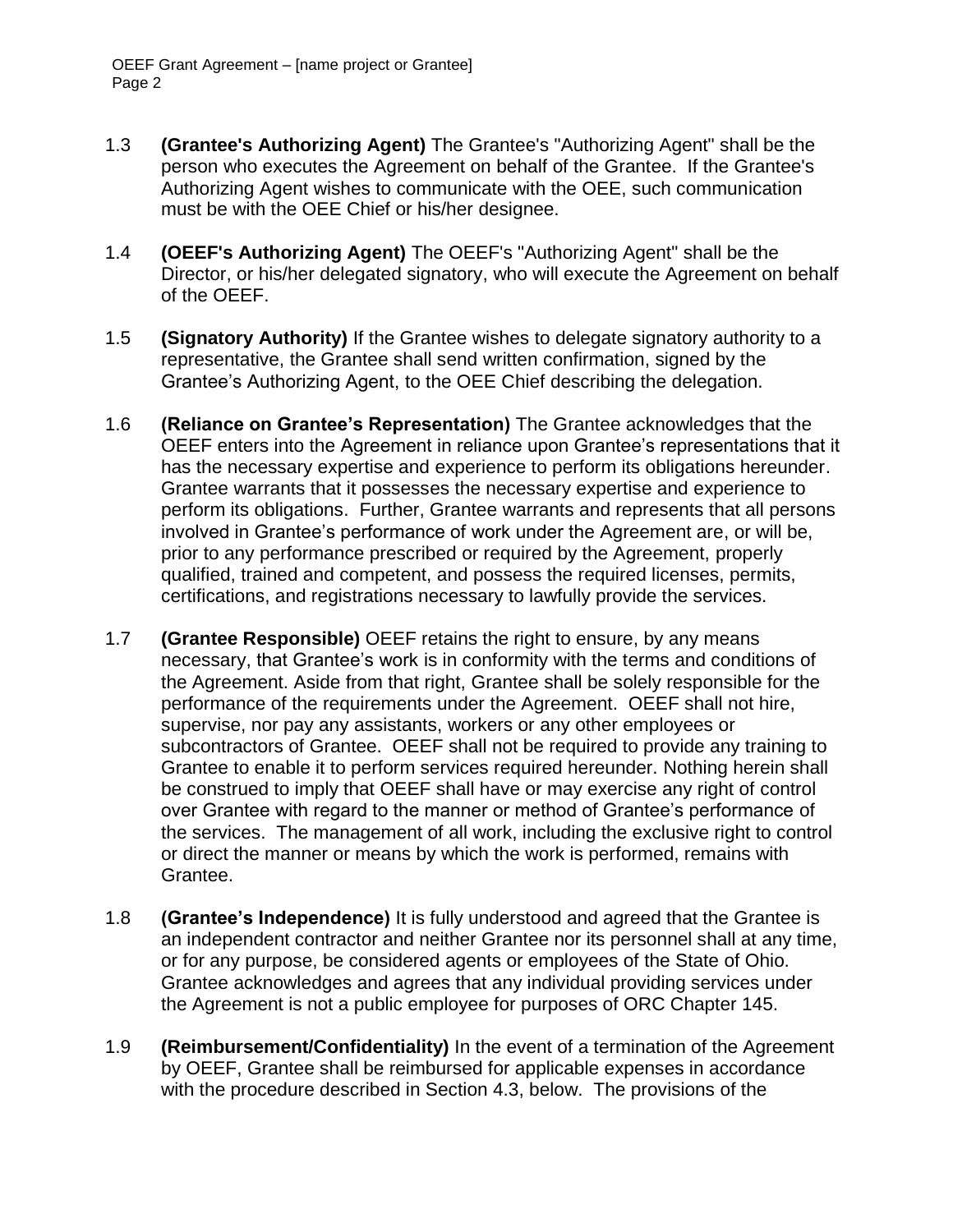> Agreement relating to confidentiality, if any, shall remain binding upon Grantee in the event of termination.

- 1.10 **(Grantee Responsible for Business Expenses)** Grantee shall be solely responsible for all of Grantee's business expenses, including, but not limited to, computers, internet access, software, phone services, required licenses and permits, employees' wages, salaries and benefits, insurance of every type and description, and all business and personal taxes, including income and Social Security taxes and contributions for Workers' Compensation and Unemployment Compensation coverage, if any.
- 1.11 **(Neither Party May Bind Other)** Except as expressly provided herein, neither of the Parties shall have the right to bind or obligate the other party in any manner without the other party's prior written consent.
- 1.12 **(Compliance with ORC)** The Parties expressly agree that none of the rights, duties, and obligations herein shall be binding on either party if the Agreement, or any part of it, is contrary to the terms of ORC 3517.13, ORC 127.16, or ORC Chapter 102.

# **ARTICLE II: SCOPE OF WORK**

- 2.1 **(Scope of Work)** The Grantee shall successfully perform and complete: 1) the work, activities, and requirements set forth in the body of the Agreement; 2) the work, activities, and requirements set forth in the Grant Application, which is attached hereto and labeled **"Exhibit A"**; and, 3) if applicable, the work, activities, and requirements set forth in the conditions established precedent to the Agreement as those conditions are specified in **"Exhibit B"**, which, if applicable, is attached hereto. (Exhibits A and B, if applicable, is/are hereby made a part of the Agreement and incorporated herein by reference.)
- 2.2 **(Adherence to Budget)** The Grantee has submitted to the OEE Chief, as a condition precedent to the Agreement, a proposed Budget. The Grantee represents and warrants that the proposed Budget accurately reflects anticipated project resources and expenditures for the term of the Agreement. The Grantee shall complete the work, activities, and requirements set forth in the body of the Agreement and in **"Exhibit A"** (attached hereto and incorporated herein) in accordance with the proposed Budget. If applicable, the Grantee shall also complete the work, activities, and requirements set forth in **"Exhibit B"** (attached hereto and incorporated herein if applicable) in accordance with the proposed budget. If the Grantee desires to modify the Budget, the Grantee may only do so in accordance with the terms of Article XIX, below.
- 2.3 **(Fiscal & Activity Reports)** The Grantee shall provide the OEE with fiscal and activity reports in accordance with the terms set forth in Article VIII of the Agreement.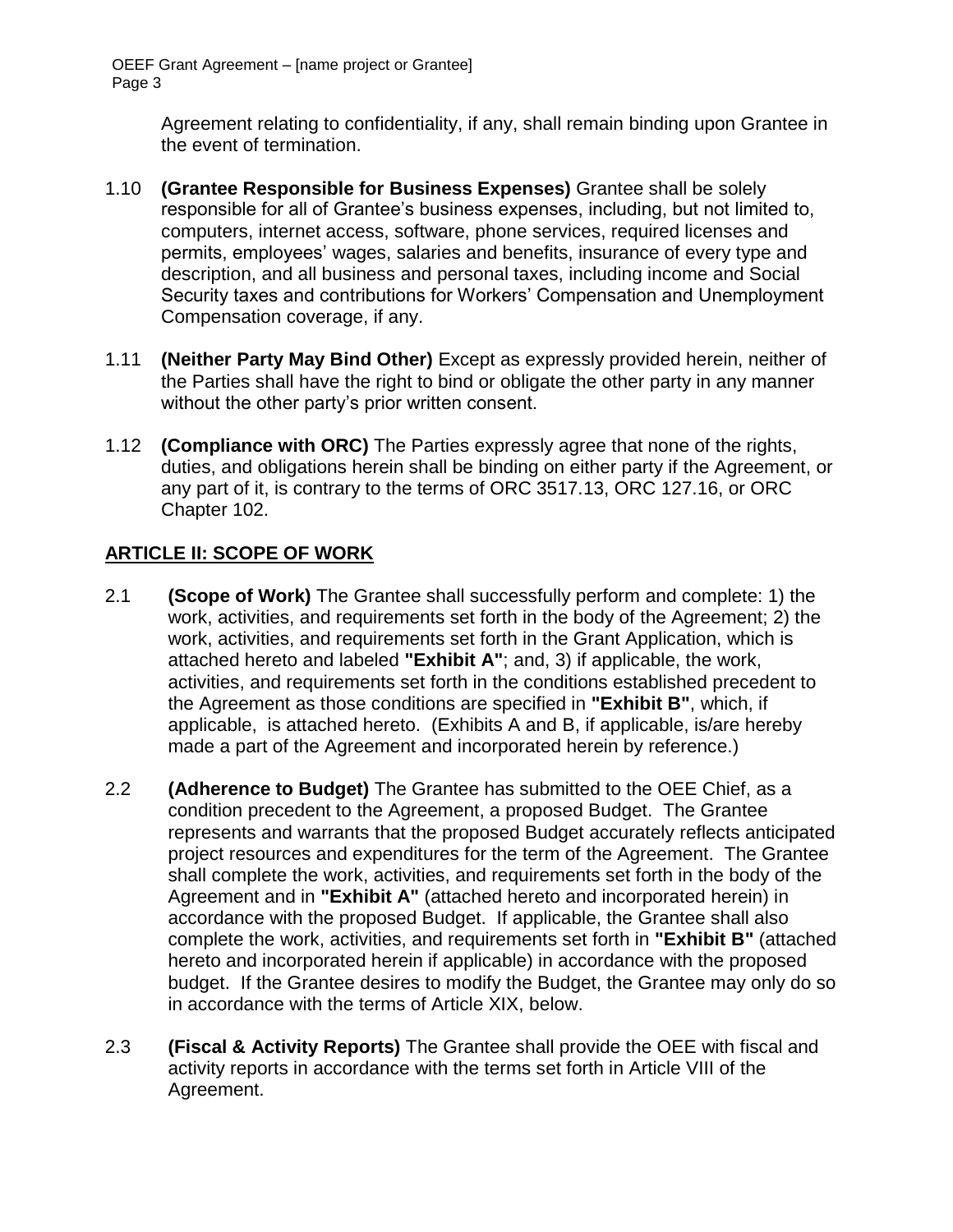2.4 **(Three Copies of Products)** The Grantee shall provide the OEE Chief with three copies of any and all guides, brochures, lesson plans, audio/visual materials, activity instructions, and all other instructional or educational materials developed, in whole or in part, under the Agreement. The three copies shall be in formats suitable for public distribution and shall be provided to the OEE Chief within thirty days of development.

# **ARTICLE III: TIME OF PERFORMANCE**

- 3.1 **(Term of Agreement)** The Parties agree that the Agreement is effective on the date when the last required signature is affixed hereto and runs through the date upon which the OEE issues a written letter of closure, except that the Grantee agrees to retain fiscal records according to Article VII.
- 3.2 **(Project Period)** The Parties agree that the "Project Period" is from the date when the last required signature is affixed hereto, or the date suggested in the guidelines, whichever is later, and runs through **xx/xx/xxxx**. The Project Period may not be extended without the express agreement of the Parties through a written request of the Grantee and the written approval of the Director or his/her delegated signatory.
- 3.3 **(Biennium limitation; renewal at discretion of Director)** As the current General Assembly cannot commit a future General Assembly to expenditure, the Parties agree and acknowledge that the Agreement may expire upon the last day of the current State of Ohio biennium. If either or both of the OEEF and/or the Director's expenditure authorization (from ORC 3745.22) are subject to a biennium limitation, then at the Director's discretion, the Agreement may be renewed for the next biennium by executing a new Agreement.

#### **ARTICLE IV: AWARD PAYMENTS AND EXPENDITURES**

- 4.1 **(Award Amount)** The OEEF hereby awards a grant amount not to exceed **\$** to the Grantee.
- 4.2 **(Initial Payment)** The Grantee shall choose whether to receive: grant payments on a reimbursement basis OR; grant payments in the form of working capital advance payments. The Grantee shall notify the OEE chief in writing of its decision on how to receive such payments and follow the procedures listed in Section 4.3, or 4.4, below.
- 4.3 **(Reimbursement Payments)** If the Grantee elects to receive payments on a reimbursement basis, the Grantee shall follow the procedure described in this section. The Grantee shall submit payment requests on a form provided by Ohio EPA, with copies of supporting documents (including receipts, invoices and payroll records) after costs are incurred. The amount of the payment request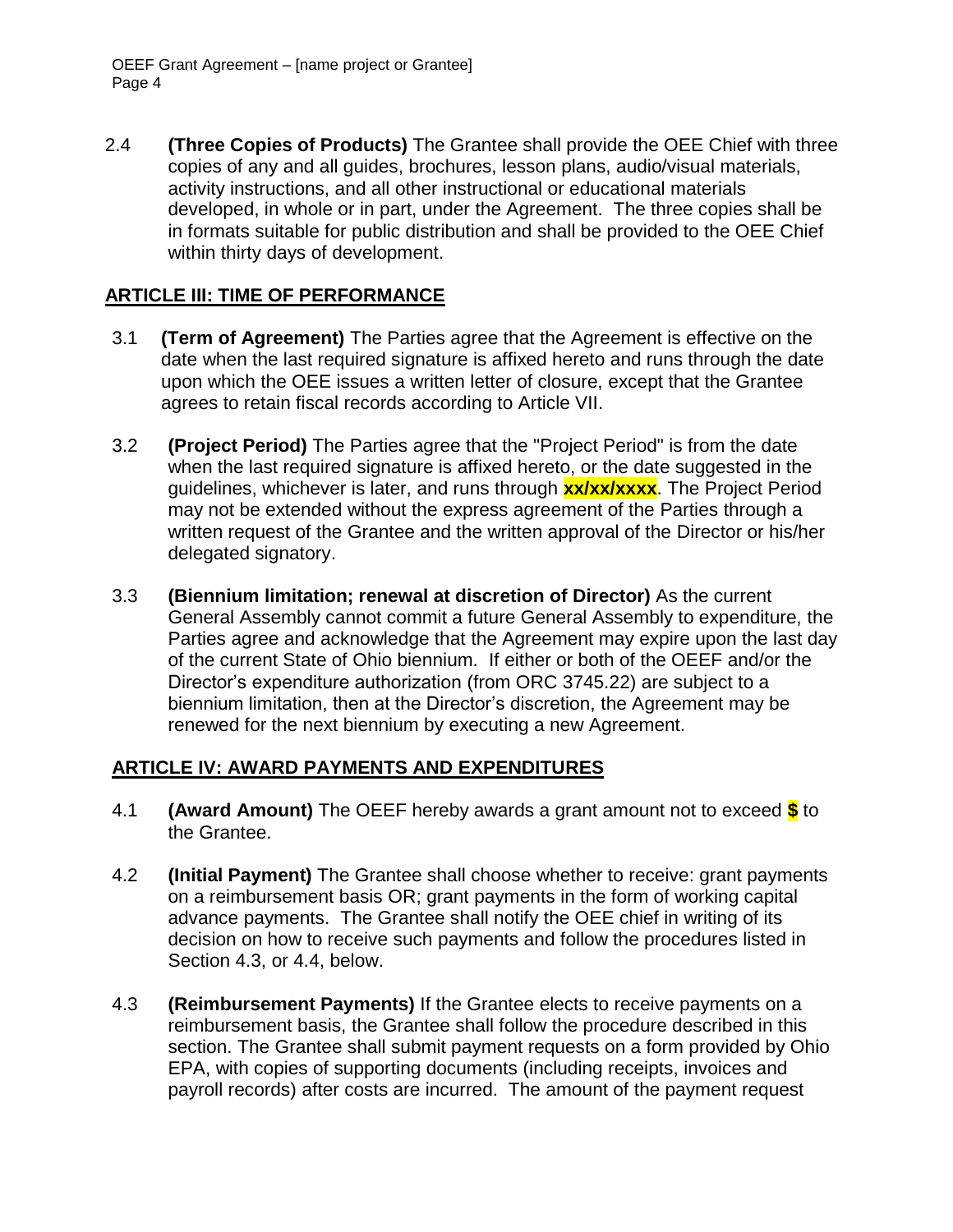> shall be equal to the costs incurred. Reimbursement payment requests shall be submitted every 30 days. If costs are not incurred during a given 30-day period, the Parties may agree to alter the frequency of the reimbursement payment requests.

- 4.4 **(Working Capital Advance Payments)** If the Grantee elects to receive working capital advance payments, the Grantee shall follow the procedures described in this section. The Grantee shall submit an initial request for payment on a form provided by Ohio EPA for the estimated amount needed for the first 90 days (or three-month period) of the project. Subsequent requests for the next 90-day period shall include supporting documents (including receipts, invoices and payroll records) for the actual costs incurred during the prior period. Beginning on the second request for funds, the Grantee shall also include a calculation of the cash balance or shortfall from the cumulative prior advance payments. If, at the time the payment request is made, the Grantee has a cash balance (because the previous advance payments were more than actual expenditures), the requested payment amount shall be reduced by the amount of the cash balance. If, at the time the payment request is made, the Grantee has a cash shortfall (because the previous advance payments were less than the amount of actual expenditures), the requested payment amount shall be increased by the amount of the shortfall. Ohio EPA will hold 10% of the award amount in reserve until the project is complete. The final 10%, or a portion thereof, shall be paid to the Grantee on a reimbursement basis, for final actual project costs that were not reimbursed through working capital advance payments.
- 4.5 **(Final Payment)** OEEF will not make the final payment, if any, until and if the OEE Chief determines that 1) the project has proceeded in accordance with the Grant Application; 2) the project has proceeded in accordance with the conditions established precedent to the Agreement, if any, as specified in Exhibit B, if applicable; 3) the Grantee has satisfactorily performed its obligations pursuant to the Agreement; 4) the pertinent Activity and Fiscal Report(s) have been prepared according to OEEF written instructions; 5) all expenditures have been made in accordance with the Budget; and, 6) the Grantee has satisfactorily established the need for additional funds. The OEE Chief's determinations shall be based upon submitted progress reports, site visits, and/or any other methods deemed appropriate by the OEE Chief.
- 4.6 **(Balance of Grant)** If the OEE Chief makes the determinations set forth in Section 4.5, the OEE Chief shall forward the final payment. The total of all payments to the Grantee shall not exceed the approved total grant award.
- 4.7 **(Satisfactory Performance)** The Parties acknowledge and agree that all payments made under this grant award are based on actual costs and are made in consideration of the Grantee's promises and the Grantee's satisfactory performance as set forth in the Agreement.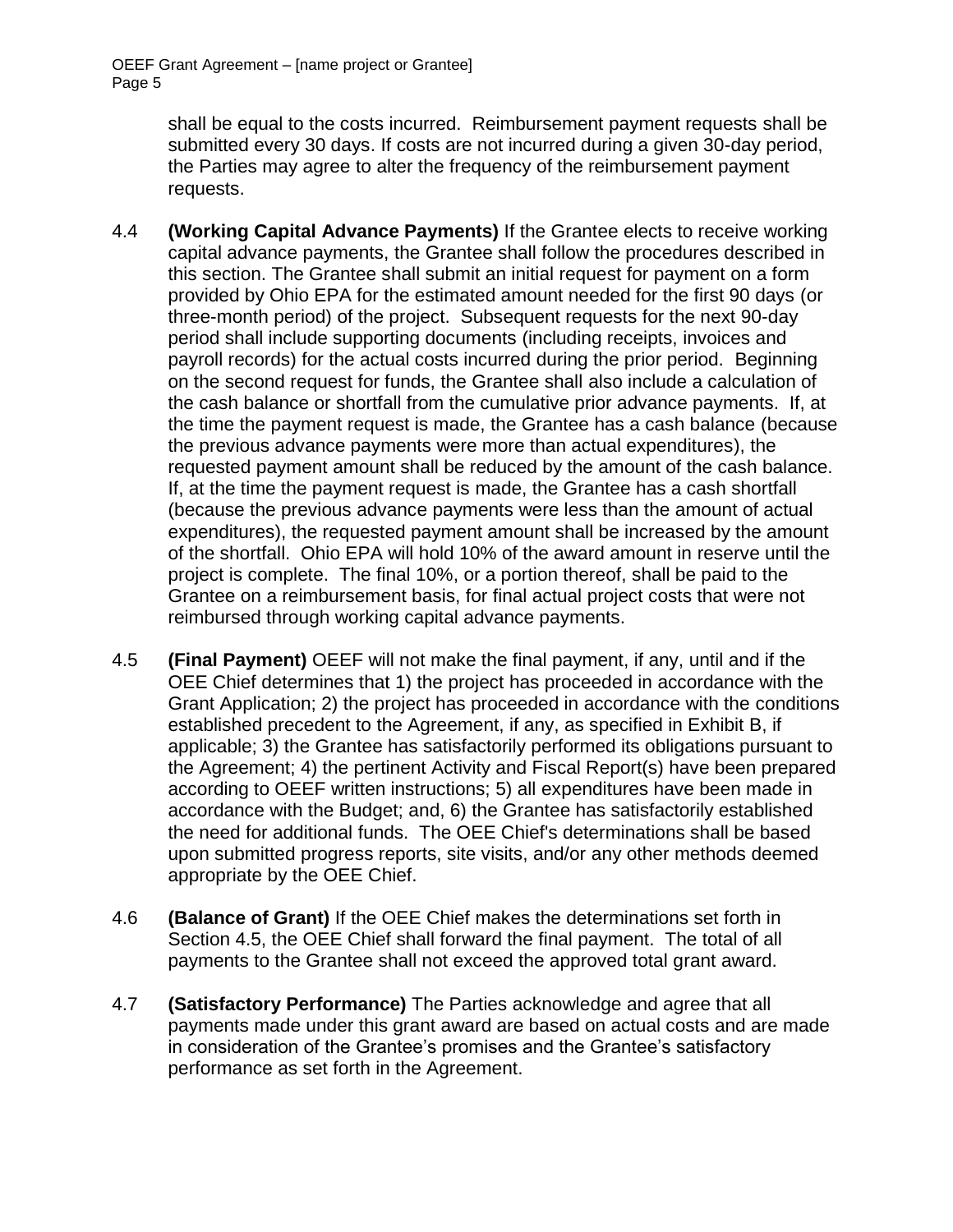- 4.8 **(Unspent Funds)** Within ninety days of the date of the close of the Project Period, the Grantee shall return all unspent funds to the OEEF. Checks shall be made payable to the Treasurer of the State of Ohio and mailed to the Ohio EPA, Office of Fiscal Administration, P.O. Box 1049, Columbus, Ohio 43216-1049.
- 4.9 **(Expenditures Incurred Prior to Effective Date of Agreement)** The Grantee may not utilize any funds granted under the Agreement for payment of expenses or debts incurred prior to the effective date of the Agreement as specified in Section 3.1.
- 4.10 **(No Reimbursement for Certain Expenses)** The Grantee shall not be reimbursed for travel, lodging, or other expenses incurred in the performance of the Agreement.
- 4.11 **(Prohibited Expenditures)** The Grantee may not use any funds granted under the Agreement for payment of: a) real estate acquisitions; b) capital improvements of permanent structures; c) fund-raising or membership drives; d) political campaigning for elective office or political candidates; e) legislative lobbying before a legislative body or administrative agency; f) grants or scholarships; g) food or beverage; h) indirect or overhead charges above the amount allowed in the current OEEF grant application guidelines (all costs must be directly attributed to project activities); and i) anything else listed in current OEEF grant application guidelines as being prohibited.
- 4.12 **(Payment of Debts)** The Grantee assumes full responsibility for the payment of all expenses or debts incurred in the performance of its obligations pursuant to the Agreement. The OEEF, Ohio EPA and its agents and employees, and the Environmental Education Fund Council assume no responsibility for the payment of any expense or debt incurred by the Grantee.
- 4.13 **(Liability)** The OEEF, the Director, employees and representatives of the Ohio EPA, and members of the EEC shall not be liable for any damages or claims made by any party that result from the expenditure of funds for the purposes of the Grant Award.

# **ARTICLE V: AVAILABILITY OF FUNDS**

5.1 **(Funds Available)** The Parties acknowledge and agree that none of the rights, duties, and obligations described in the Agreement shall be binding on either party until all relevant funding provisions of the ORC, including, but not limited to, ORC 126.07, have been complied with, and until such time as all necessary funds are available or encumbered and, when required, such expenditure of funds is approved by the Controlling Board of the State of Ohio, or in the event that grant funds are used, until such time that OEEF gives Grantee written notice that such funds have been made available to OEEF by OEEF's funding source. If OEEF should learn that funds are unavailable to meet its obligations set forth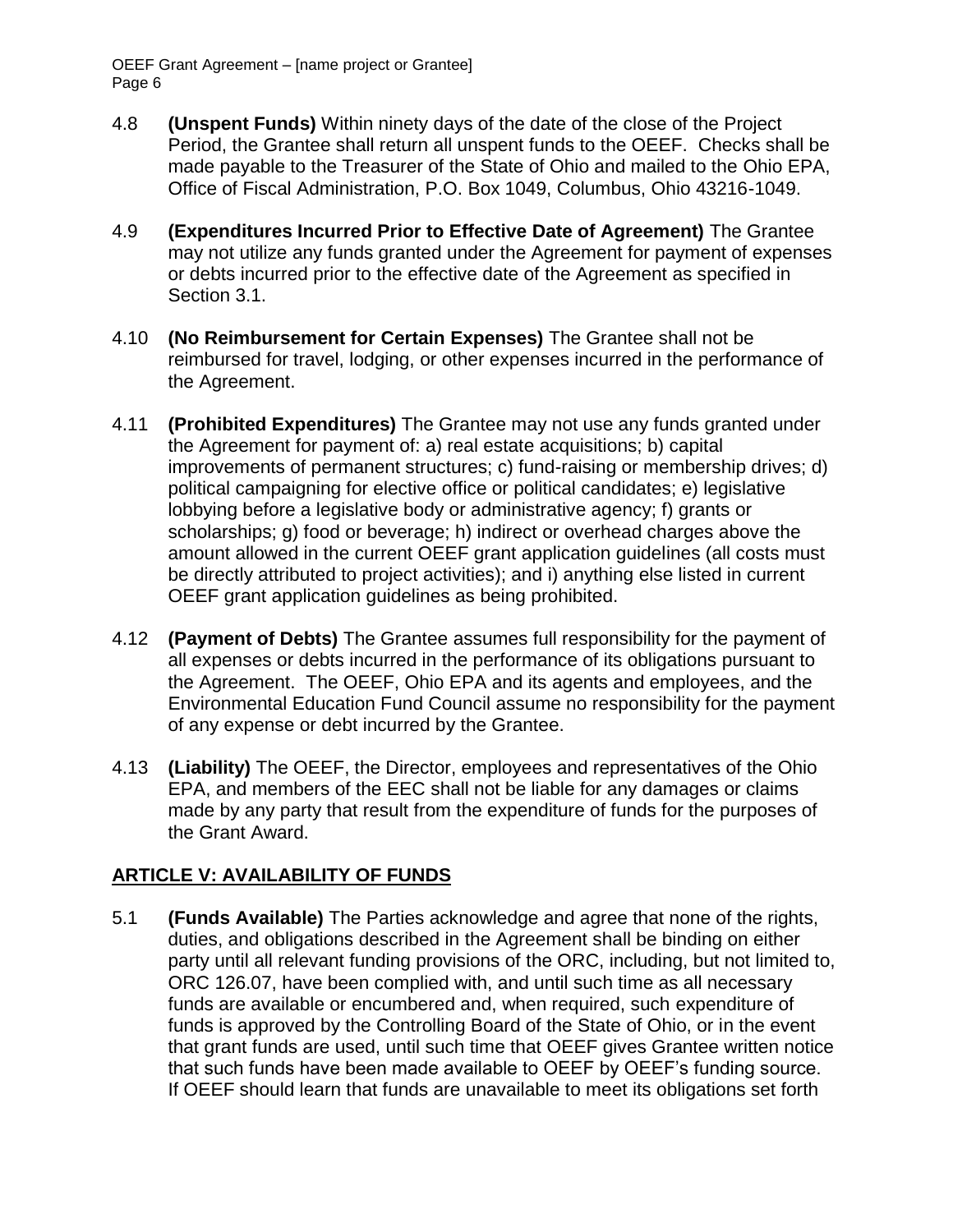> herein, OEEF shall notify Grantee and the Agreement shall be deemed void *ab initio*.

# **ARTICLE VI: DISPUTES AND TERMINATION**

- 6.1 **(Dispute Regarding Duties Other than Payments)** Any controversy, claim or dispute regarding the duties of the Grantee or arising out of or relating to the Agreement, or breach thereof, shall be resolved by the Director, after the OEE Chief has endeavored to resolve the dispute through discussions with the Grantee's Project Director.
- 6.2 **(Suspension/Termination)** As part of the resolution of any controversy, claim or dispute regarding the duties of the Grantee or arising out of or relating to the Agreement, or breach thereof, the Director may immediately, with written notice to the Grantee, suspend or terminate the Agreement and any obligations incidental thereto, in whole or in part, and/or require total or partial refund of payments made to the Grantee by the OEEF, if it appears to the Director that: 1) the Grantee has not substantially performed according to the terms of the Agreement; 2) the Grantee has not shown the ability to perform in the future; 3) the Grantee has violated Federal or State laws or regulations; or 4) the effective performance of the Agreement is substantially endangered.
- 6.3 **(Cessation of Activities)** The Grantee, upon receipt of notice to suspend or terminate project operations, shall cease all work under the Agreement, shall take all necessary and appropriate steps to cease the incurring of debts, and shall furnish a report concerning the work performed to that date, accomplishments, evaluation of project activities, and such other matters as may be required by the OEE. In the event of suspension or termination, any payments made by the OEEF for which Grantee has not performed work shall be refunded.
- 6.4 **(Delivery of Work Product)** In the event the Agreement is terminated prior to Grantee's completion of its obligations hereunder, Grantee shall deliver to OEE Chief all work products and documents that have been prepared by Grantee during the course of the Agreement. All such materials shall become, and remain, the property of the OEEF, to be used in such manner and for such purposes as OEEF may choose, but Grantee is granted a royalty-free nonexclusive license in the materials.
- 6.5 **(Grantee Waiver)** Grantee agrees to waive any right to, and shall make no claim for, additional funds against the OEEF by reason of such suspension or termination.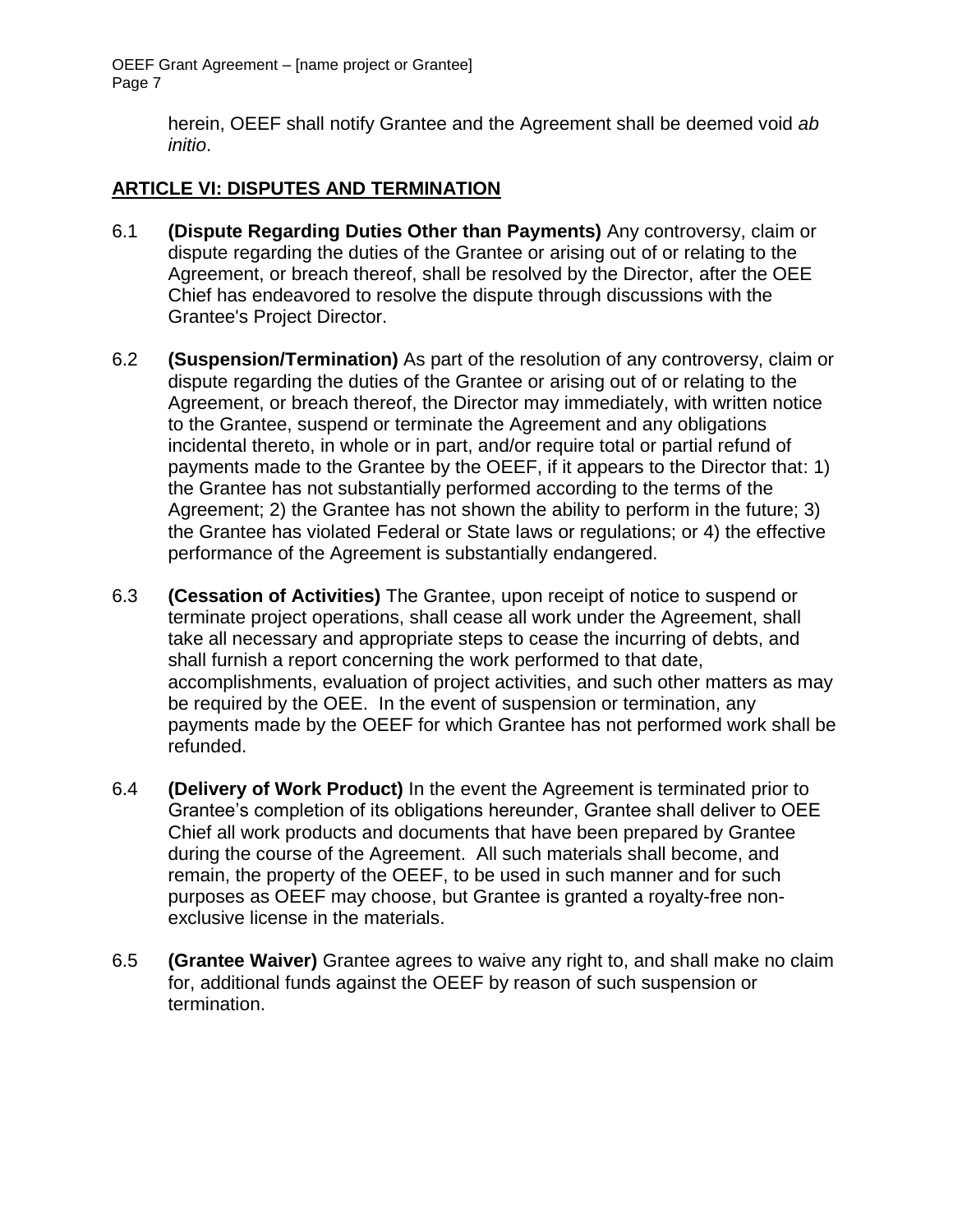# **ARTICLE VII: RECORD KEEPING**

- 7.1 **(Records Retention)** The Grantee agrees to keep full and complete documentation of all fiscal accounting on file for five years from the date the conditions of the Agreement are finalized. Documentation supporting fiscal accounting shall be filed in a manner allowing it to be readily located. Grantee shall maintain, in a manner consistent with generally accepted accounting procedures, auditable records of all financial records pertaining to the Agreement.
- 7.2 **(Separate Accounting)** The Grantee shall establish and maintain separate accounting records for the management of funds pursuant to the Agreement consistent with generally accepted accounting practices.
- 7.3 **(Supporting Records)** The Grantee shall be responsible for the expenditure of funds and for maintaining adequate supporting records for such expenditures consistent with generally accepted accounting practices.
- 7.4 **(Access and Audit)** The Grantee shall provide the OEE with access to any and all financial records necessary to document the utilization of funds provided under this Grant within two weeks following the OEE's written request for such access. The OEE Chief, or his/her designee, shall have the right to conduct a compliance audit of the Grantee's financial records of the Grant Project and to take such other action as is necessary to verify the accuracy of the amounts of compensation claimed by the Grantee hereunder.

# **ARTICLE VIII: GRANTEE PROJECT REPORTS**

- 8.1 **(Fiscal Progress Reports)** Fiscal Progress Reports shall account for the fiscal activity of the grant project for the time periods accompanying each Request for Reimbursement or Request for Working Capital Advance. The Fiscal Progress Reports must be signed by two individuals, unless the Parties agree otherwise. The reports may be signed by the Project Director, Authorizing Agent and/or Fiscal Agent.
- 8.2 **(Activity Progress Reports)** Activity Progress Reports shall describe the activities and accomplishments of the grant project for six-month periods. The Activity Progress Reports must be signed by two individuals, unless the parties agree otherwise. The reports may be signed by the Project Director, Authorizing Agent and/or Fiscal Agent. These Activity Progress Reports are due **60 days from the end of each six-month period and from the end of the project period.** The First Activity Progress Report is due to the OEE Chief on **xx/xx/xxxx**.
- 8.3 **(Closing Reports)** Closing Fiscal and Closing Activity Reports shall describe all fiscal activities and all project activities and accomplishments covering the entire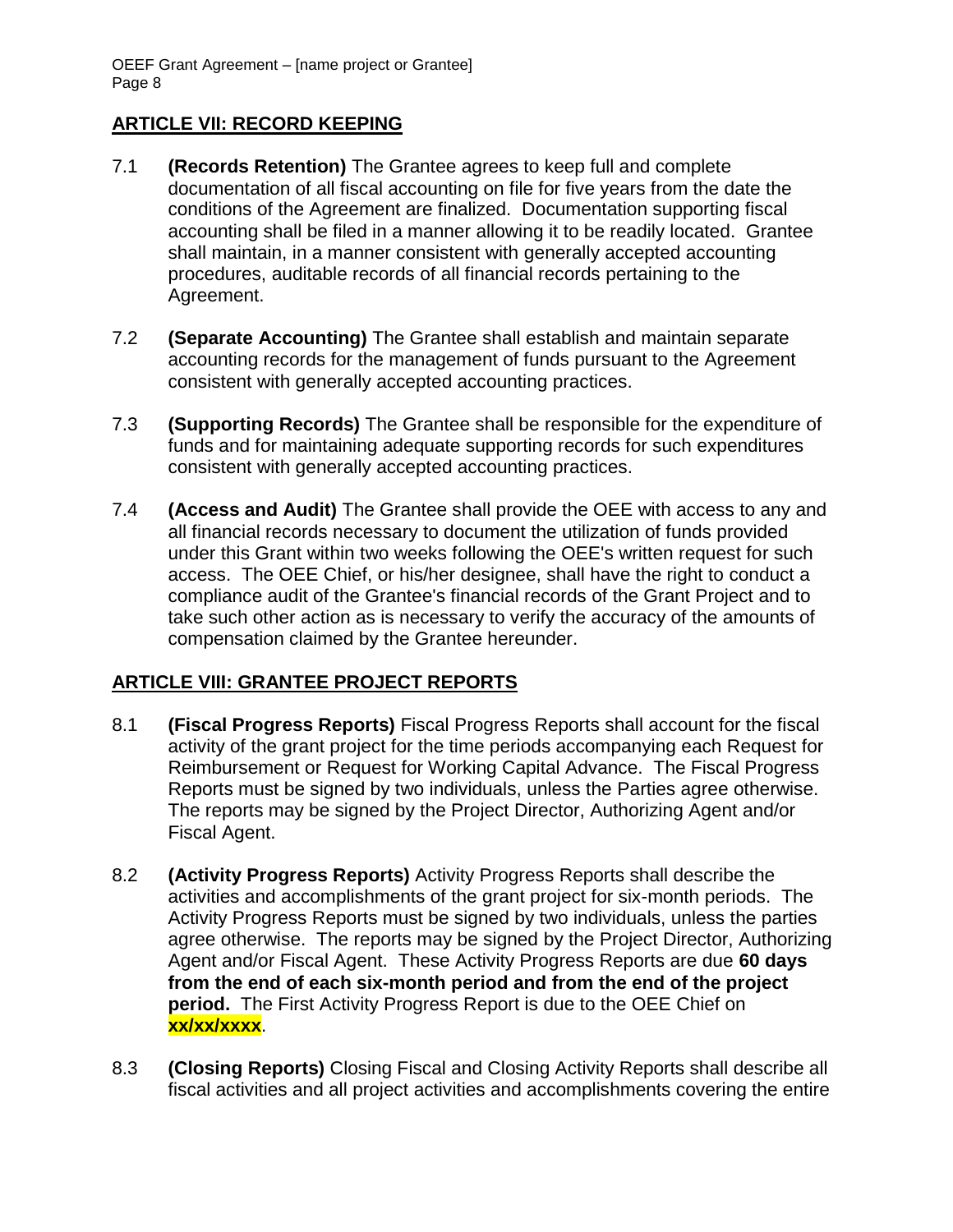project period. The Closing Reports shall integrate and add to all previously submitted fiscal and activity reports. The Closing Fiscal Report shall also include documentation of all contributions (cash, in-kind, and/or any other) received from sources other than the OEEF in support of the activities of the Grant Project. The reports must be signed by two individuals, unless the Parties agree otherwise. The reports may be signed by the Project Director, Authorizing Agent and/or Fiscal Agent. These Closing Reports are due **sixty days from the end of the Project Period.** These reports are due to the OEE Chief on **xx/xx/xxxx**.

8.4 **(Report Information)** With respect to each and every fiscal and activity report, the Grantee agrees to submit information identified by OEE in the "Grants Administration Reference Folder" and, where applicable, on forms supplied by OEE.

# **ARTICLE IX: RELATED AGREEMENTS**

- 9.1 **(Work to be Performed by Grantee)** The work contemplated in the Agreement is to be performed by Grantee, who may subcontract without OEEF's approval for the purchase of articles, supplies, components, or services as contemplated in the Grant Application. Grantee shall not enter into other subcontracts without prior written approval of the OEE Chief. All work subcontracted shall be at Grantee's expense but grant funds may be used.
- 9.2 **(Grantee Remains Responsible)** No agreement between the Grantee and any third party for contractual services related to the grant project shall relieve the Grantee of any of its responsibility under the terms and conditions of the Agreement.
- 9.3 **(Grantee Shall Bind Subcontractors to Terms of This Agreement)** Grantee shall bind its subcontractors to the terms of the Agreement, so far as applicable to the work of the subcontractor, and shall not agree to any provision that seeks to bind OEEF to terms inconsistent with the Agreement. In addition, the Grantee agrees not to allow the third party to spend money in a manner prohibited by the Agreement or the Grant Guidelines. For example, the Grantee agrees not to use OEEF grant dollars to pay the third party any indirect costs for contractual services above the amount allowed for indirect costs in the current OEEF grant application guidelines.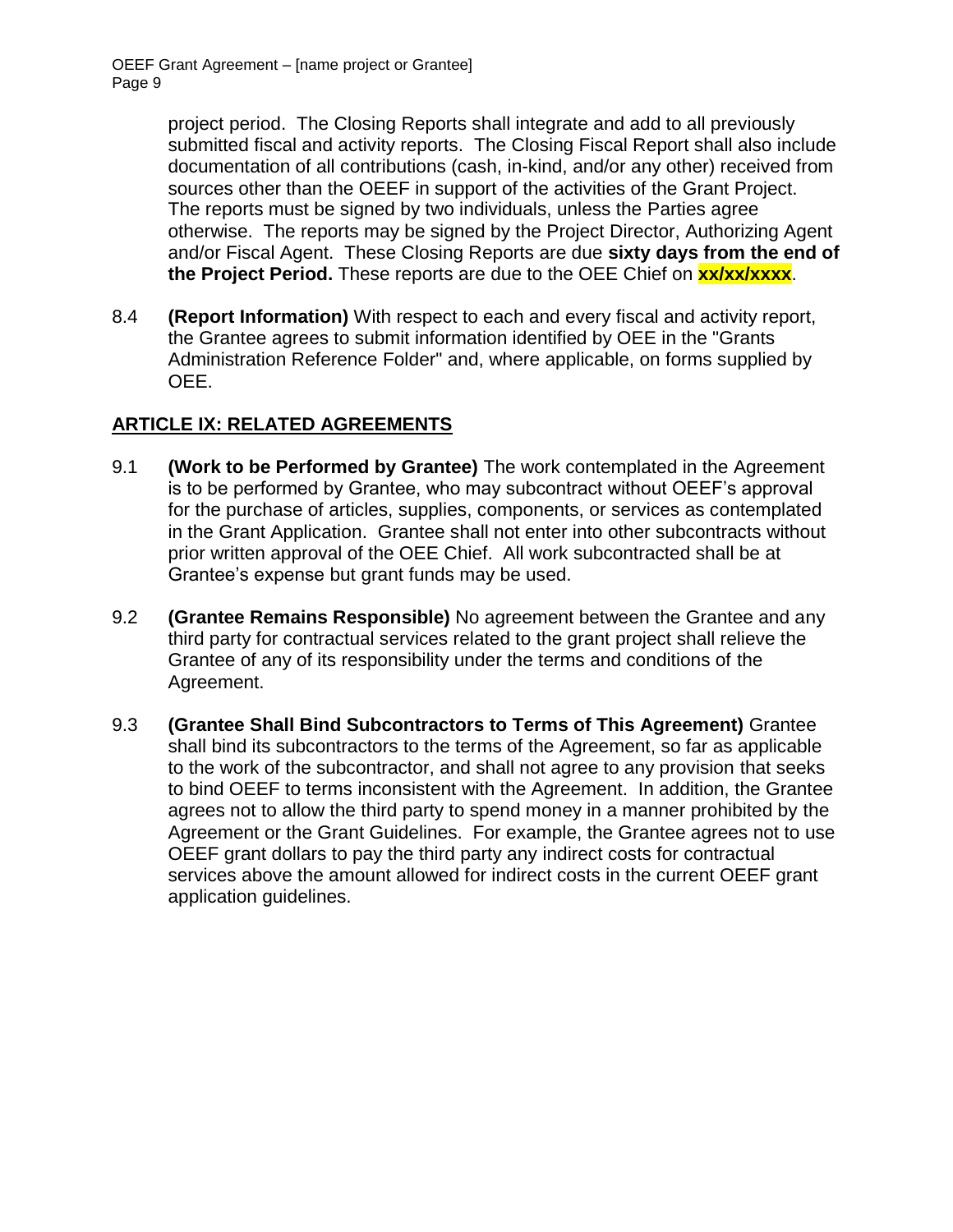#### **ARTICLE X: CONFLICTS OF INTEREST AND ETHICS COMPLIANCE**

- 10.1 **(No Acquisition of Interest)** In the performance of the Agreement, Grantee agrees that neither Grantee nor any personnel of Grantee shall, prior to the completion of the duties and obligations of the Agreement, acquire any interest, direct or indirect, that is incompatible or in conflict with the discharge and fulfillment of Grantee's functions and responsibilities with respect to the Agreement.
- 10.2 **(Disclosure of Conflicting Interest)** Any person who has or acquires, whether voluntarily or involuntarily, an interest in contravention of Section 10.1, shall immediately disclose such interest to the OEE Chief in writing. Thereafter, that person shall not participate in any action affecting the work under the Agreement, unless the OEE Chief shall determine that, in light of the interest disclosed, the person's participation in any such action would not be contrary to the public interest.
- 10.3 **(Compliance with Other Ohio Ethics and Conflicts of Interest Laws)** Grantee represents, warrants, and certifies that Grantee and all personnel of Grantee engaged in the administration or performance of the Agreement are knowledgeable of and understand the Ohio Ethics and Conflicts of Interest laws. Grantee further represents, warrants, and certifies that neither Grantee nor any of its personnel will do anything that is inconsistent with such laws.

# **ARTICLE XI: NONDISCRIMINATION OF EMPLOYMENT**

- 11.1 **(Nondiscrimination in Hiring)** Pursuant to ORC 125.111, Grantee agrees that Grantee, any subcontractor, and any person acting on behalf of Grantee or subcontractor, will not discriminate, by reason of race, color, religion, sex, age, disability as defined in ORC 4112.01, national origin, or ancestry, against any citizen of this state in hiring of any person qualified and available to perform the work under the Agreement.
- 11.2 **(Nondiscrimination in Employment)** Grantee further agrees that Grantee, any subcontractor, and any person acting on behalf of Grantee or subcontractor shall not, in any manner, discriminate against, intimidate, or retaliate against any employee hired for the performance of work under the Agreement on account of race, color, religion, sex, age, disability as defined in ORC 4112.01, national origin, or ancestry.
- 11.3 **(Affirmative Action)** If required by ORC 125.111 to have an affirmative action program, Grantee represents that it has a written affirmative action program for the employment and effective utilization of economically disadvantaged persons and shall file an affirmative action verification form with the equal employment opportunity office of the Department of Administrative Services. (The form may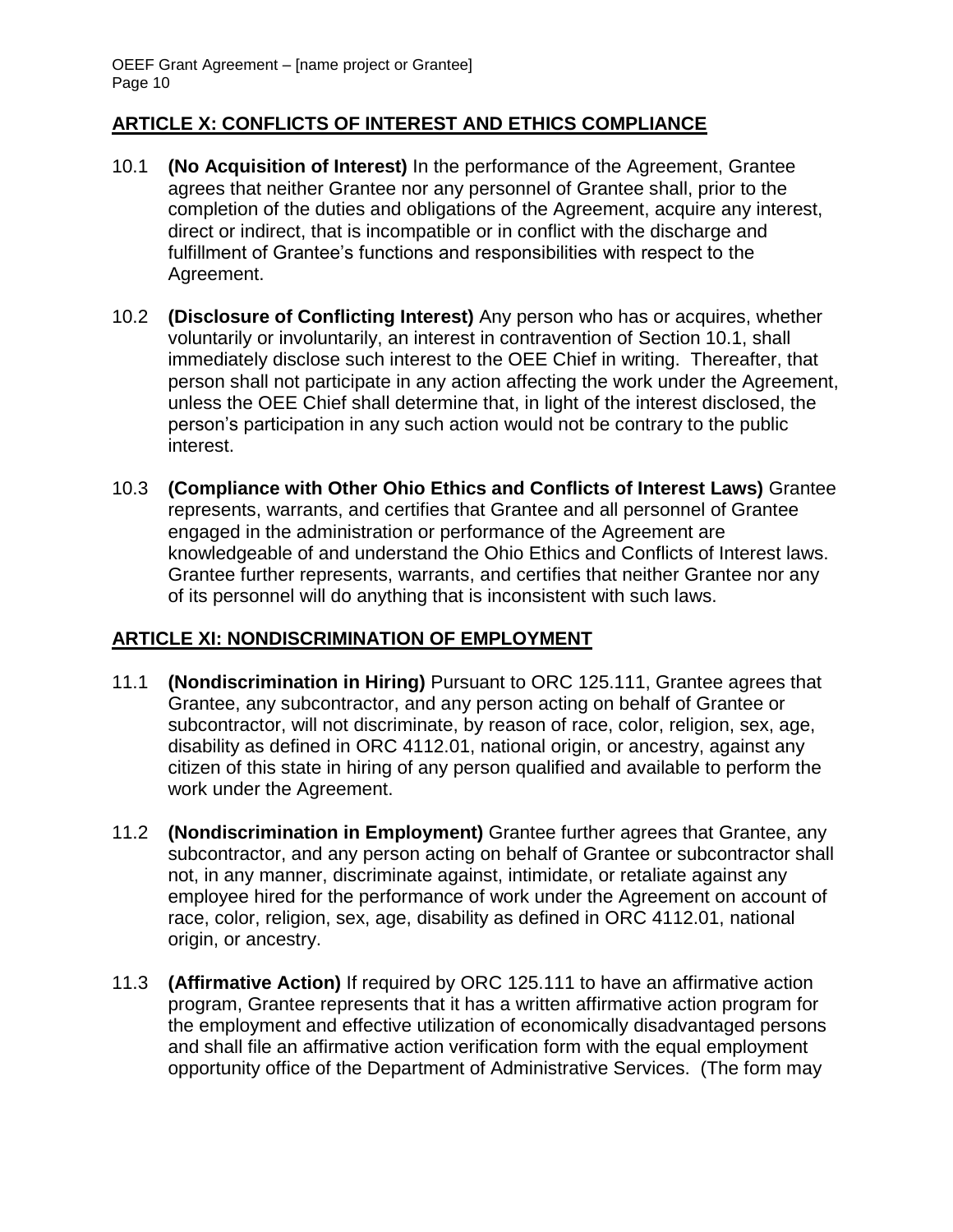> be completed with an electronic filing through the Ohio Gateway, available at [http://www.business.ohio.gov/.](http://www.business.ohio.gov/))

11.4 **(Compliance with Labor Laws)** Grantee represents, warrants, and certifies that Grantee, any subcontractor, and any person acting on behalf of Grantee or a subcontractor shall comply with all applicable federal, state, and local laws, rules, regulations, and ordinances governing fair labor and employment practices.

#### **ARTICLE XII: PURCHASING REQUIREMENTS; PROHIBITION AGAINST PERFORMANCE OF SERVICES OFFSHORE**

- 12.1 **(Purchase Ohio)** Pursuant to Executive Order 2008-12S, Grantee and subcontractors, if any, shall make a good faith effort to purchase from Ohio companies any goods and services acquired under the Agreement.
- 12.2 **(Purchase Minority, Diversity, and Equity)** Pursuant to Executive Order 2008- 13S, Grantee and its subcontractors, if any, shall make a good faith effort to purchase goods and services from certified Minority Business Enterprise (MBE) and Encouraging Diversity, Growth, and Equity (EDGE) program vendors. EDGE program guidance may be found by accessing the following website: [http://das.ohio.gov/Portals/0/DASDivisions/EqualOpportunity/pdf/MBEEDGE\\_ED](http://das.ohio.gov/Portals/0/DASDivisions/EqualOpportunity/pdf/MBEEDGE_EDGEProgOverview_4.14.pdf) GEProgOverview 4.14.pdf, and a list of State-certified MBE businesses is at: [http://eodreporting.oit.ohio.gov/searchMBE.aspx.](http://eodreporting.oit.ohio.gov/searchMBE.aspx)
- 12.3 **(Grantee Will Abide By Executive Order 2019-12D, Governing The Expenditure of Public Funds for Offshore Services)** Grantee affirms to have read and understands Executive Order No. 2019-12D issued by Ohio Governor Mike DeWine. Grantee shall abide by those requirements in the performance of this Agreement, and shall perform no services required under the Agreement outside the United States. Notwithstanding any other terms of this Agreement, the State reserves the right to recover any funds paid for services the Grantee performs outside of the United States for which it did not receive a waiver. The State does not waive any other rights and remedies provided the State in this Agreement. The Executive Order is available at:

https://governor.ohio.gov/wps/portal/gov/governor/media/executive-orders/2019- 12d.

- 12.4 **(Grantee Will Abide By Executive Order 2019-12D and Make Certain Disclosures)** Grantee also affirms, understands, and agrees to immediately notify Ohio EPA of any changes or shift in the location(s) of services performed by Grantee or its subcontractors under this Agreement and no services shall be changed or shifted to a location(s) that is/are outside the United States.
- 12.5 **(Performance of Services Outside U.S. is Material Breach)** If Grantee or any of its subcontractors perform services under the Agreement outside of the United States, the performance of such services shall be treated as a material breach of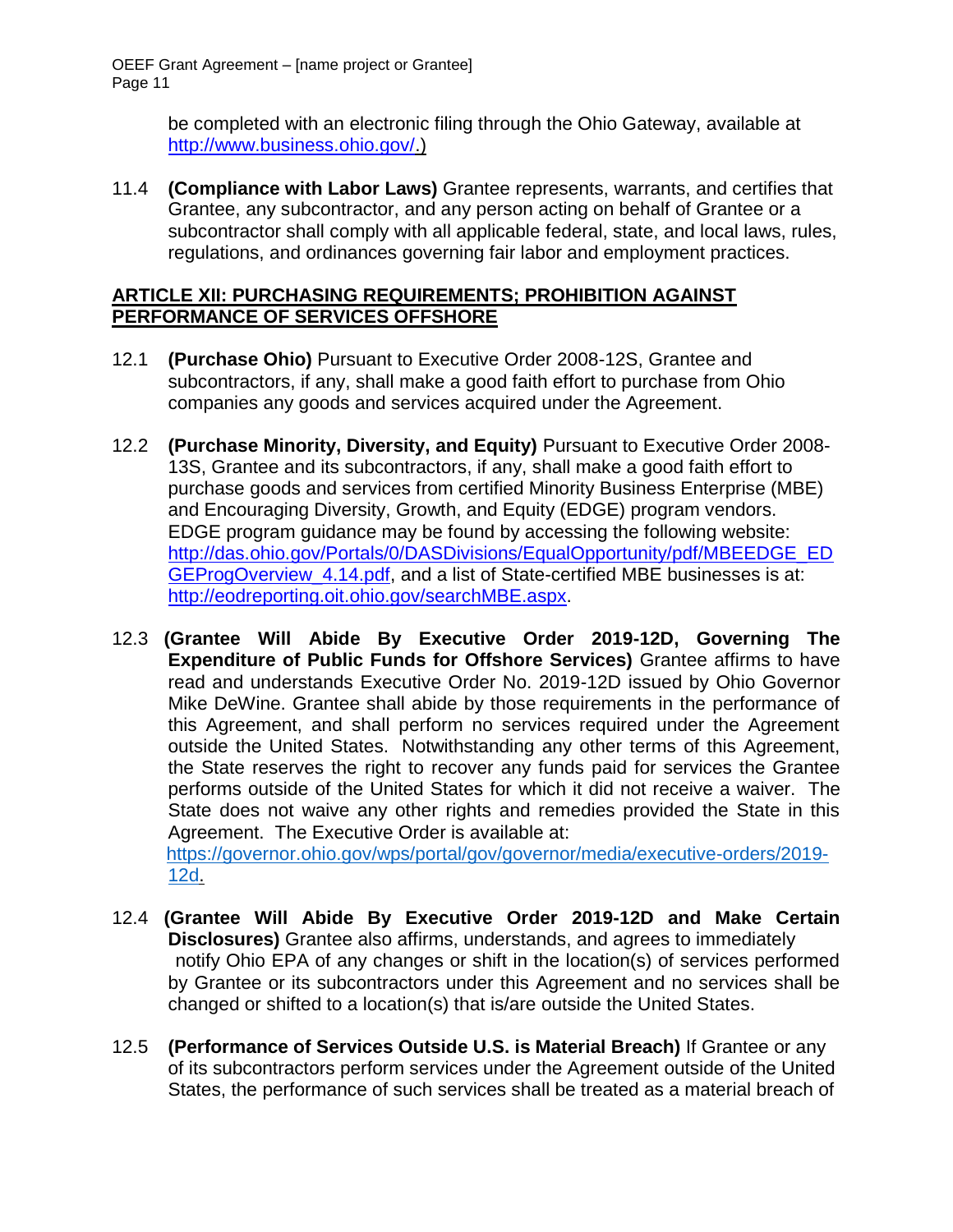the Agreement. The State of Ohio is not obligated to pay and shall not pay for such services.

- A. If Grantee or any of its subcontractors perform any such services, Grantee shall immediately return to the State of Ohio all funds paid for those services. The State of Ohio may also recover from the Grantee all costs associated with any corrective action the State of Ohio may undertake, including, but not limited to, an audit or a risk analysis, as a result of Grantee performing services outside the United States.
- B. The State of Ohio, in its sole discretion, may provide written notice to Grantee of a breach and permit the Grantee to cure the breach. Such cure period shall be no longer than 21 calendar days. During the cure period, the State of Ohio may buy substitute services from a third party and recover from Grantee any costs associated with acquiring those substitute services.
- C. The State of Ohio does not waive any of its rights and remedies provided to it in the Agreement, including, but not limited to, recovery of funds paid for services the Grantee performed outside of the United States.

# **ARTICLE XIII: RIGHTS IN MATERIALS AND COPYRIGHTS/PUBLIC USE**

- 13.1 **(Public Record)** The Parties understand and agree that it is the intent of the OEEF to make all materials submitted as a part of this project available to the public.
- 13.2 **(Right to Reproduce)** The Grantee hereby assigns to the Director, the Ohio EPA and its agents and employees, and the OEEF and its agents and employees, a royalty-free, nonexclusive, and irrevocable license and right to reproduce (including, but not limited to, any electronic reproductions), distribute (including, but not limited to, on any physical document and/or website), or otherwise use, and to authorize others to use (in whole or in part), any report, data, artwork, or material prepared by Grantee, or its agents, pursuant to this Grant Agreement unless otherwise expressly prohibited by law (e.g., ORC 3345.14 for state colleges and universities). The Grantee further represents and warrants that it has the legal right to include, or will secure the legal right to include (prior to any publication or distribution), any and all intellectual property included or otherwise used in such materials, including, but not limited to, any data or artwork.

# **ARTICLE XIV: RESPONSIBILITY/DAMAGES**

14.1 **(Indemnity)** The Grantee agrees to indemnify and to hold the OEEF, the Ohio EPA, and the State of Ohio and its employees harmless from any and all claims for injury and damages arising from the Agreement that are attributable to the Grantee's own actions or omissions or those of its trustees, officers, agents,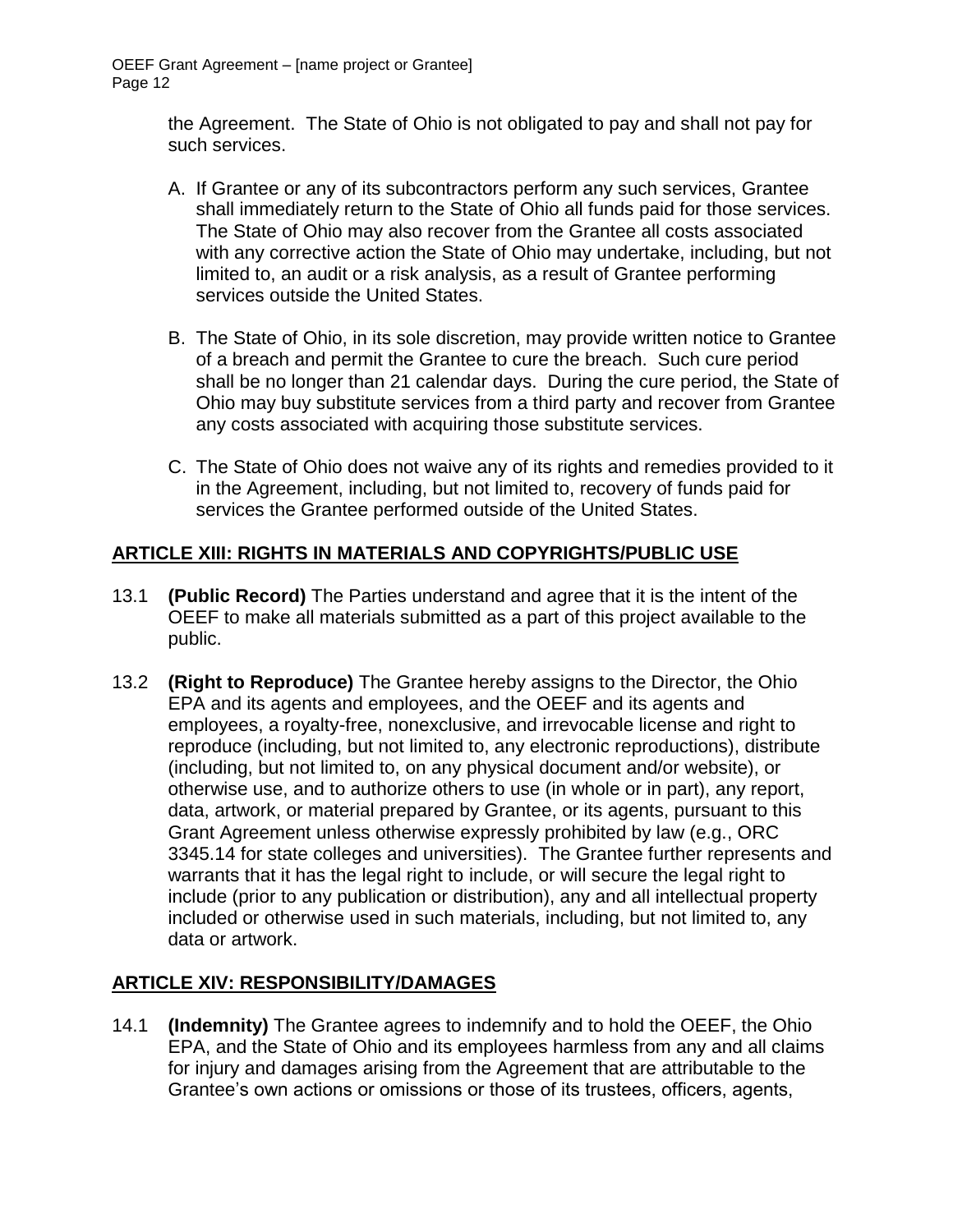employees, subcontractors, suppliers, third parties utilized by the Grantee, or joint venturers while acting under the Agreement. Such claims shall include any claims made under the Fair Labor Standards Act or under any other Federal or State laws involving wages, overtime, or employment matters and any claims involving patents, copyrights, and trademarks. Grantee shall bear all costs associated with defending the OEEF, the Ohio EPA, and the State of Ohio against any and all claims.

- 14.2 **(Responsibility)** Each party will be responsible for its own acts and omissions and will be responsible for any and all damages, costs, and expenses that arise out of that party's own negligence, tortious acts, or other conduct or are due to the negligence, tortious acts, or other conduct of that party's respective agents, officers, or employees.
- 14.3 **(No Special Damages)** In no event shall either party be liable to the other party for indirect, consequential, incidental, special, or punitive damages, or lost profits.

# **ARTICLE XV: COMPLIANCE WITH LAWS**

15.1. **(Compliance With Other Laws.)** In addition to complying with the laws specifically referenced in this Grant Agreement, Grantee agrees to comply with all applicable Federal, State, and local laws in the performance of the Agreement. Grantee accepts full responsibility for payment of taxes, including without limitation, unemployment compensation insurance premiums, all income tax deductions, social security deductions, and any and all other taxes or payroll deductions required for all employees engaged by Grantee in the performance of the work required to fulfill its obligations under the Agreement.

# **ARTICLE XVI: DRUG FREE WORKPLACE**

16.1 **(Drug-Free Workplace)** Grantee agrees to comply with all applicable Federal, State, and local laws regarding smoke-free and drug-free work places and shall make a good faith effort to ensure that none of its employees or permitted subcontractors engaged in the work being performed hereunder purchase, transfer, use, or possess alcohol, illegal drugs, or abuse prescription drugs in any way during the performance of the Agreement.

# **ARTICLE XVII: CAMPAIGN CONTRIBUTIONS**

17.1 **(Campaign Contributions)** Grantee hereby certifies that neither it nor any of its partners, officers, directors, shareholders nor the spouses of any such person, have made contributions in excess of the limitations specified in ORC 3517.13. The Grantee agrees not to use any funds received under the Agreement to support any political campaign for elective office or to support attempts to lobby legislation before a legislative body or administrative agency.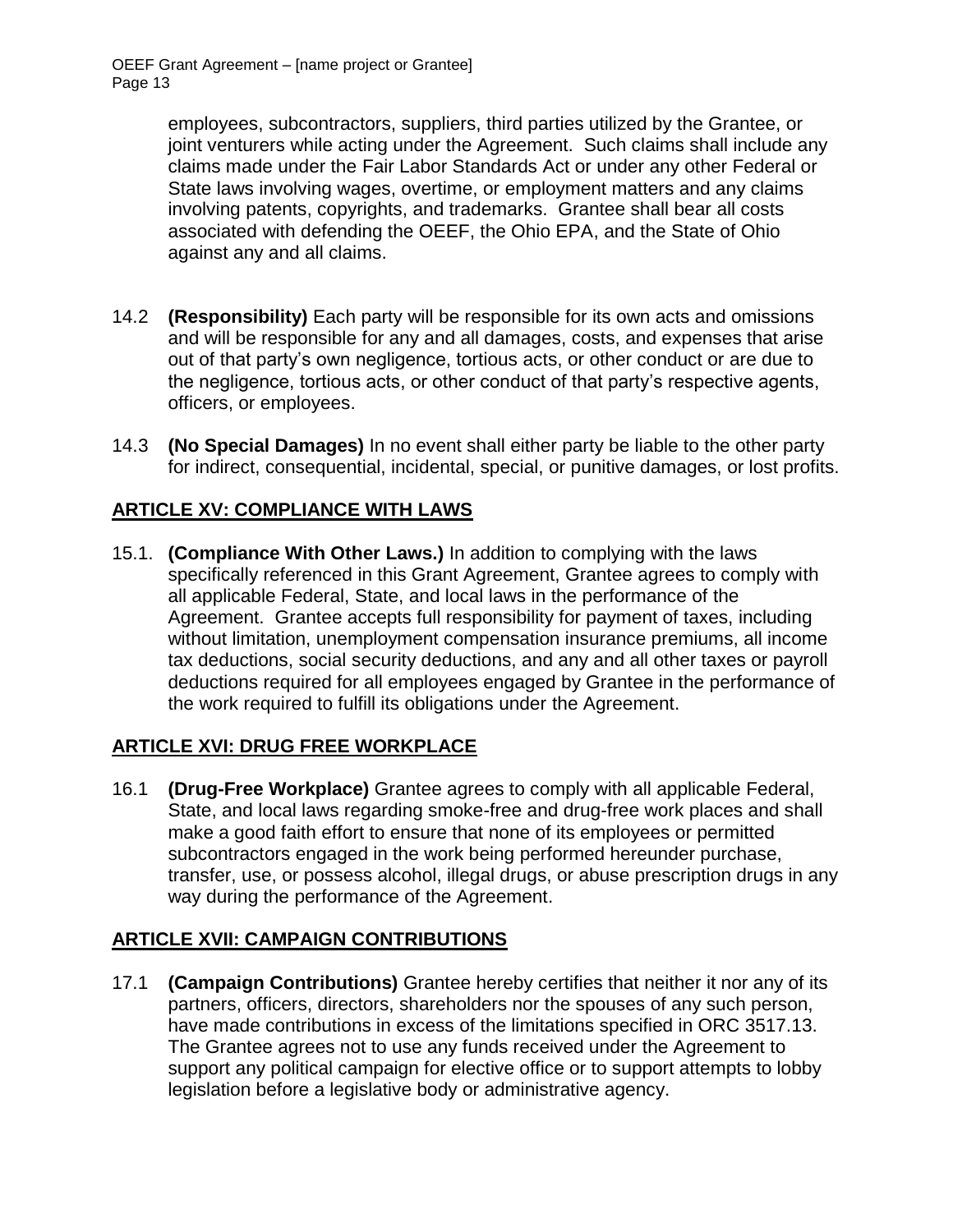#### **ARTICLE XVIII: ENTIRE AGREEMENT/WAIVER**

- 18.1 **(Entire Agreement)** This Agreement contains the entire agreement between the Parties and shall not be modified, amended, or supplemented, or any rights herein waived, unless specifically agreed upon in writing by the Parties.
- 18.2 **(Supersedence)** This Agreement supersedes any and all previous agreements, whether written or oral, between the Parties.
- 18.3 **(No Continuing Waiver)** A waiver by any party of any breach or default by the other party under the Agreement shall not constitute a continuing waiver by such party of any subsequent act in breach of or in default hereunder.

#### **ARTICLE XIX: MODIFICATION OF PROJECT BUDGET AND PROJECT ACTIVITIES**

- 19.1 **(Project Budget Modifications)** The Grantee may modify a budget line item, as contained in Exhibit B, without prior written approval of the OEE, provided these modifications do not modify the project activities and do not increase the total project cost. The Grantee shall provide the OEE Chief written notice of these changes and a revised budget in written form within thirty days after the Grantee's determination that a revision to the budget is needed. The Grantee shall report the Project Budget modifications according to the guidelines set forth in the "Grants Administration Reference Document". Further, the Grantee shall maintain documentation of all budget line item modifications in its fiscal records.
- 19.2 **(Project Activity Modifications)** The Grantee may NOT modify the Project Activities (attached as Exhibit A), without prior written approval of the OEE Chief, or his/her representative. The Grantee shall propose the requested Project Activity modifications according to the guidelines set forth in the "Grants Administration Reference Document".

# **ARTICLE XX: HEADINGS**

20.1 **(Headings)** The paragraph and article titles and headings in the Agreement have been inserted for convenient reference only and shall not be considered in any questions of interpretation or construction of the Agreement.

# **ARTICLE XXI: SEVERABILITY**

21.1 **(Severability)** A determination that any part of the Agreement is invalid shall not invalidate or impair the force or effect of any other part hereof, except to the extent that such other part is wholly dependent for its operation on the part so declared invalid.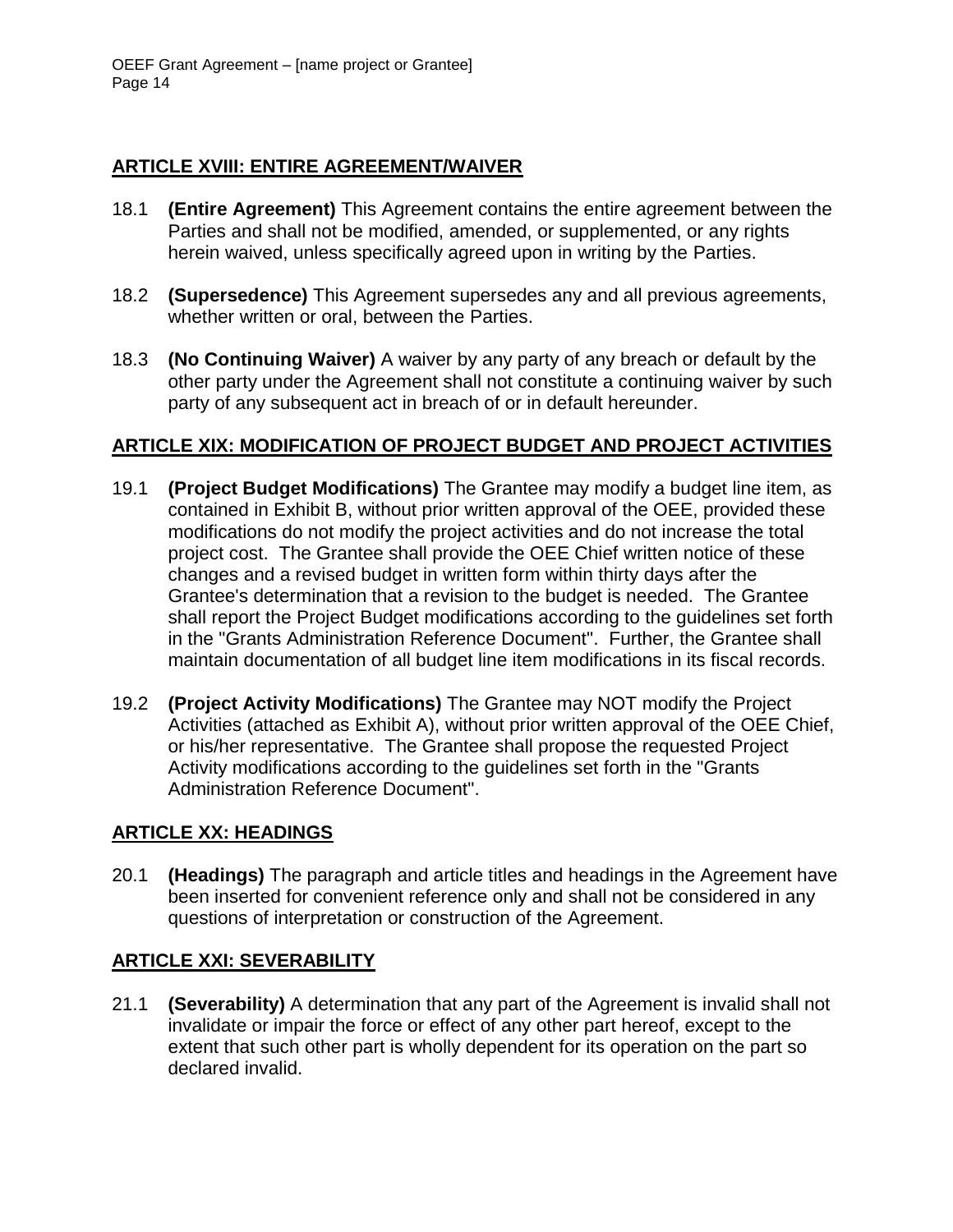# **ARTICLE XXII: CONTROLLING LAW**

22.1 **(Governing Law)** This Agreement shall be governed by the laws of the State of Ohio and only Ohio courts shall have jurisdiction over any action or proceeding concerning the Agreement and/or performance thereunder.

# **ARTICLE XXIII: SUCCESSORS AND ASSIGNS**

23.1 **(Written Consent Required)** Neither the Agreement, nor any rights, duties, nor obligations hereunder, may be assigned or transferred in whole or in part by Grantee without the prior written consent of the Ohio EPA. Any attempted assignment or delegation not consented to may be deemed void by the Ohio EPA or the OEEF.

# **ARTICLE XXIV: FINDINGS OF RECOVERY**

24.1 **(No Unresolved Findings of Recovery)** Grantee warrants that it is not subject to an "unresolved" finding for recovery under ORC 9.24. Grantee agrees that if Grantee is subject to any "unresolved" finding for recovery under ORC 9.24, the Agreement is void *ab initio* and Grantee shall immediately repay to the State of Ohio any funds paid under the Agreement.

# **ARTICLE XXV: DEBARMENT**

25.1 Grantee represents and warrants that it is not barred from consideration for contract awards by the Director of the Department of Administrative Services, pursuant to either ORC 153.02 or ORC 125.25. If this representation and warranty is false, the Agreement is void *ab initio* and Grantee shall immediately repay to the State any funds paid under the Agreement.

# **ARTICLE XXVI: EXECUTION/EFFECTIVE DATE**

- 26.1 **(Full Execution Required)** This Agreement is not binding upon the Parties unless executed in full.
- 26.2 **(Counterparts)** This Agreement may be executed in any number of counterparts, each of which shall be deemed an original, and all of which shall constitute but one and the same instrument. It is agreed that all parties need not sign the same counterpart.
- 26.3 **(Exchange)** The exchange of copies of this Agreement and of signature pages by electronic mail in "portable document format" (".pdf") form, by facsimile transmission, or by any other electronic means intended to preserve the original graphic and pictorial appearance of a document, shall constitute effective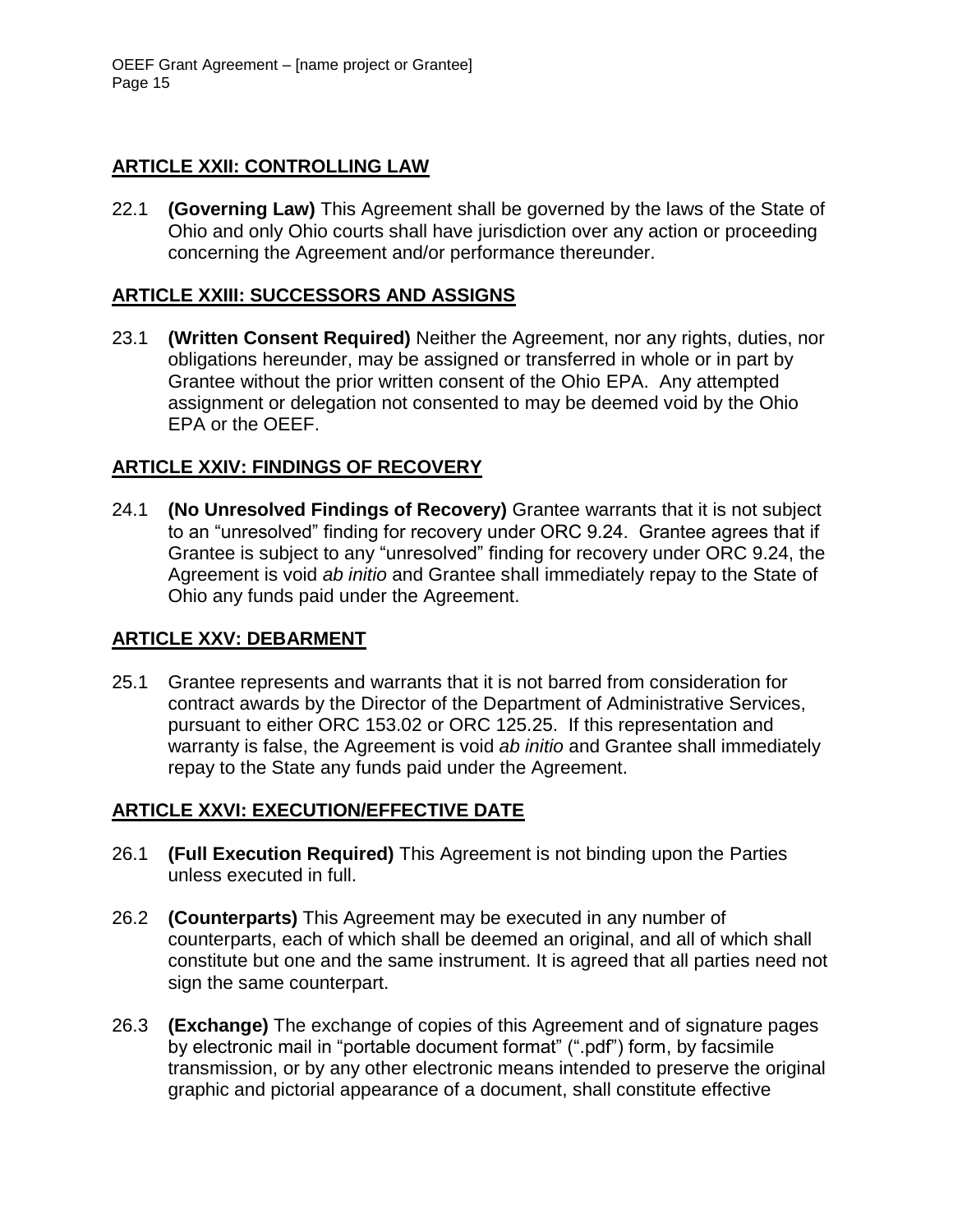execution and delivery of this Agreement to the parties. The alternate exchange means may be used in lieu of exchanging an original Agreement for all purposes. Signatures of the parties transmitted by facsimile or pdf form shall be deemed to be their original signatures for all purposes.

By signing the signature page, the Grantee assures and certifies that the specific information detailed in the Agreement, the Grant Application and the Project Budget (Exhibit A) and, if applicable, any pre-established conditions (Exhibit B) are current, accurate and complete.

**IN WITNESS WHEREOF**, the Parties have caused the Agreement to be executed by officials thereunto duly authorized as of the date and year signed below.

Signature of Grantee's Authorizing Agent Date

\_\_\_\_\_\_\_\_\_\_\_\_\_\_\_\_\_\_\_\_\_\_\_\_\_\_\_\_\_\_\_\_\_\_\_\_\_ \_\_\_\_\_\_\_\_\_\_\_\_\_\_\_

\_\_\_\_\_\_\_\_\_\_\_\_\_\_\_\_\_\_\_\_\_\_\_\_\_\_\_\_\_\_\_\_\_\_\_\_\_ Name and Title of Authorizing Agent (Please type or print)

\_\_\_\_\_\_\_\_\_\_\_\_\_\_\_\_\_\_\_\_\_\_\_\_\_\_\_\_\_\_\_\_\_\_\_\_\_ Name of Organization (Please type or Print)

Craig W. Butler, Director, or Authorized Agent, Date Signing on Behalf of Ohio Environmental Protection Agency, for Ohio Environmental Education Fund

\_\_\_\_\_\_\_\_\_\_\_\_\_\_\_\_\_\_\_\_\_\_\_\_\_\_\_\_\_\_\_\_\_\_\_\_\_ \_\_\_\_\_\_\_\_\_\_\_\_\_\_\_